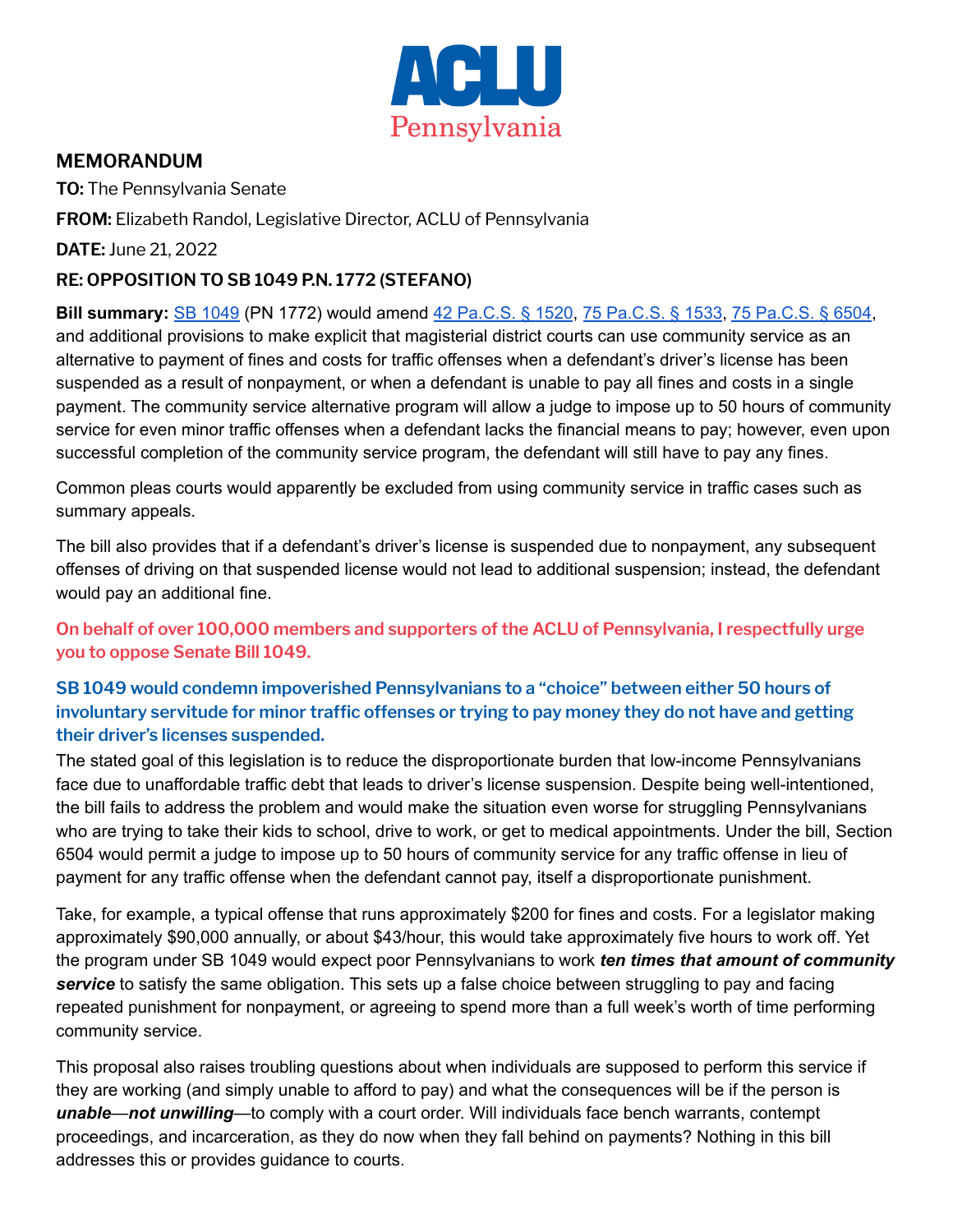Worse, the amendment to Section 1520 in SB 1049 states that as an exception to the general ability to place people in community service programs, the judge will be *unable* to "relieve the person of the obligation to pay a fine associated with the conviction upon successful completion of the program"—meaning that the person would complete 50 hours of community service and *still* have to pay the fine. This defeats the purpose of the community service provision because a person who cannot pay would still be required to pay the fines.

## **The "fix" proposed by SB 1049 is unnecessary, harmful, and would actually make the situation worse than current practice.**

Community service is already an alternative in Pennsylvania for unpaid debt under 42 Pa.C.S. § [9730\(b\)\(3\)](https://www.legis.state.pa.us/cfdocs/legis/LI/consCheck.cfm?txtType=HTM&ttl=42&div=0&chpt=97&sctn=30&subsctn=0) when a judge determines that a defendant is unable to pay. Under that provision, all fines and costs can be converted to community service. By contrast, SB 1049 would not allow fines to be worked off in community service. Moreover, by listing such an astronomically high number of community service hours—again, SB 1049 suggests 50 hours could be appropriate for even minor offenses—the bill would require far longer periods of community service than what courts typically require.

In addition, by tying all community service to the Adjudication Alternative Program in Section 1520, **SB 1049 seems to eliminate community service in common pleas cases**. By its plain language, Section 1520 applies to decisions "by the magisterial district judge." Common pleas judges would be excluded, possibly from using any community service as an option in the numerous traffic cases that come before them, either directly (as with DUIs) or indirectly (through summary appeals). This needlessly constrains common pleas courts.

There are some misinformed MDJs who think that provision does not apply to traffic cases; they are wrong. Provisions in Title 42 apply equally to offenses under Title 75 unless two provisions cannot be read together and are irreconcilable, which is set forth in the Rules of Construction.<sup>1</sup> Since nothing in Title 75 prohibits community service, there is no irreconcilable conflict between any such provisions. A faulty statutory interpretation by some MDJs should not tie the hands via this bill of all MDJs and common pleas judges who already permit community service in traffic cases. Instead, **if the legislature wants to clarify that community service is an option** (something the ACLU-PA would generally support), that could easily be accomplished by adding a straightforward clarification in § 9730(b)(3) that the option to allow a defendant to perform [community](https://www.legis.state.pa.us/cfdocs/legis/LI/consCheck.cfm?txtType=HTM&ttl=42&div=0&chpt=97&sctn=30&subsctn=0) service applies equally to Title 75 [offenses.](https://www.legis.state.pa.us/cfdocs/legis/LI/consCheck.cfm?txtType=HTM&ttl=42&div=0&chpt=97&sctn=30&subsctn=0)

## **Due process requires a pre-deprivation hearing and consideration of ability to pay before a driver's license is suspended for nonpayment.**

The best approach would be to repeal 75 [Pa.C.S.](https://www.legis.state.pa.us/cfdocs/legis/LI/consCheck.cfm?txtType=HTM&ttl=75&div=0&chpt=15&sctn=33&subsctn=0) § 1533 altogether, as it relates to nonpayment of fines, costs, and restitution, and thus end the disproportionate punishment of impoverished Pennsylvanians who cannot afford to pay those financial assessments.

Absent that, the appropriate course of action is to require that license suspensions only occur after a judge holds a hearing and determines whether the defendant is able to pay. That would allow indigent defendants to avoid additional and disproportionate punishment by having their driver's licenses suspended while still allowing licenses to be suspended for individuals who have money and are simply refusing to pay.

Not only is this good and fair practice, but it is also what is required by law. The U.S. Supreme Court has held that people have a protected property interest in their driver's license.<sup>2</sup> In other words, the state cannot take away your license without appropriate due process. The same principles that say you cannot jail someone without a hearing on ability to pay<sup>3</sup> also apply to SB 1049. That means: the court must hold a hearing and suspend someone's license only if the person is willfully refusing to pay.

<sup>3</sup> See *[Bearden v Georgia](https://casetext.com/case/bearden-v-georgia)*.

<sup>1</sup> See 1 Pa.C.S. §§ 1922 and 1923.

<sup>2</sup> *Bell v. Burson*[, 402 U.S. 535, 539 \(1971\)](https://casetext.com/case/bell-v-burson), drivers have a property interest in their licenses, which cannot be revoked or suspended "without that procedural due process required by the Fourteenth Amendment".